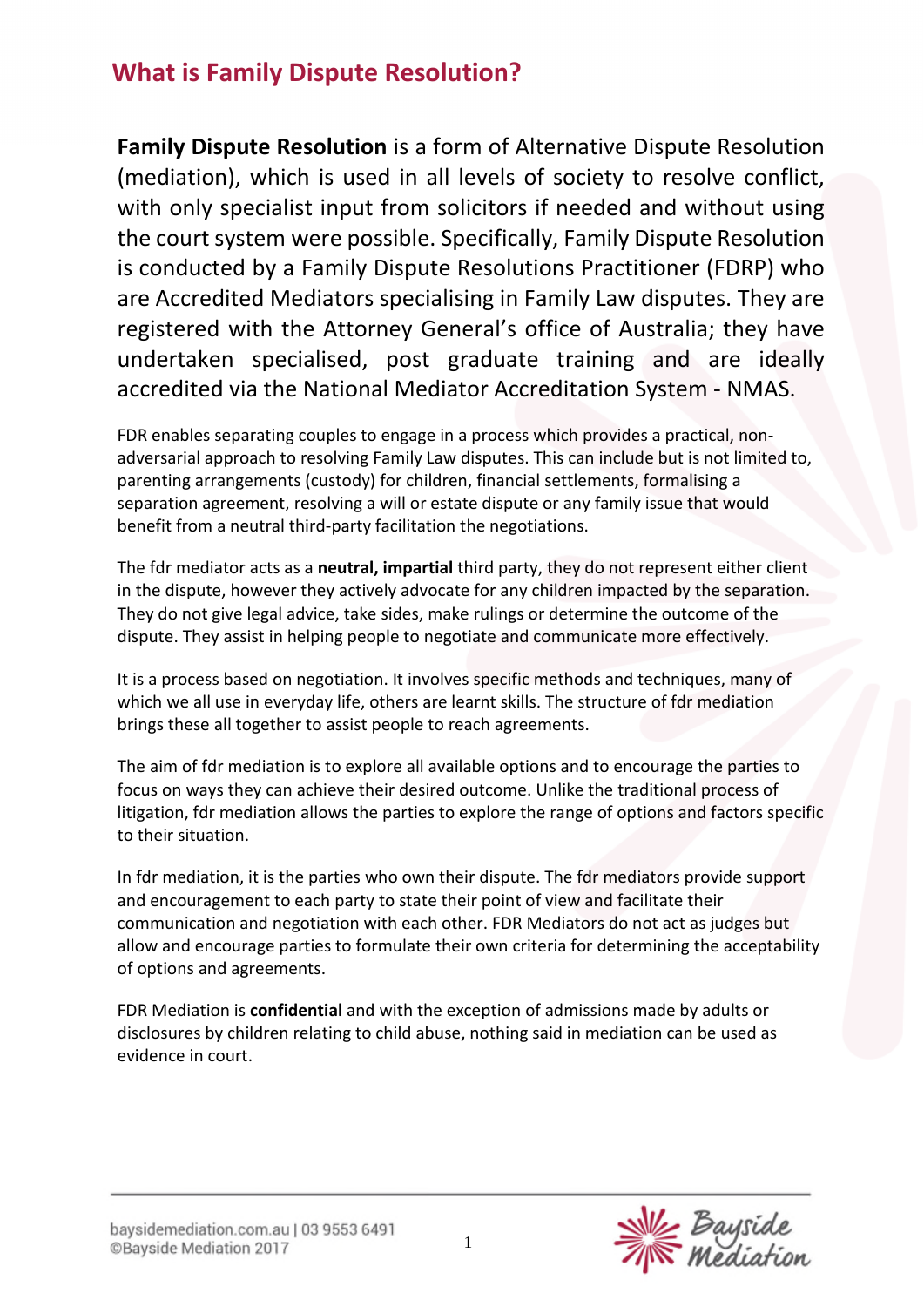### **How FDR Mediation Works:**

FDR Mediation is a structured process involving several distinct stages.

#### **Initial Contact:**

You may phone Bayside Mediation during office hours to find out about the services offered, and to discuss your specific situation with one of our mediators, or to make an appointment for a personal interview (intake interview).

#### **Intake Interview:**

One of our fdr mediators will meet with each of you separately before a mediation session can be booked. During this interview the mediator will listen to your side of the story and help to clarify your concerns and possible solutions, this may include:

- helping you decide whether fdr mediation will be helpful for you and specifically explore any matters such as violence, abuse or drug/alcohol use which could make fdr mediation unsafe, unfair or unsuitable for either of you
- giving you information on the fdr mediation process and helping you adequately prepare for mediation
- suggesting appropriate referrals for legal advice, counselling, income support or other assistance.
- after your intake interview the fdr mediator will then contact the other party and invite them to join the fdr mediation process
- should the other party refuse to attend, the fdr mediator may issue you with a 60(I) certificate which allows you and your legal representative to commence Court proceedings.

### **First FDR Mediation Session**

#### **At the first session:**

- the fdr mediator will explain the process:
- the fdr mediator will explain the rules of fdr mediation such as:
- speaking respectfully, not interrupting each other, listening to what others have to say
- you will each have the opportunity to outline your own view of the problem without interruptions

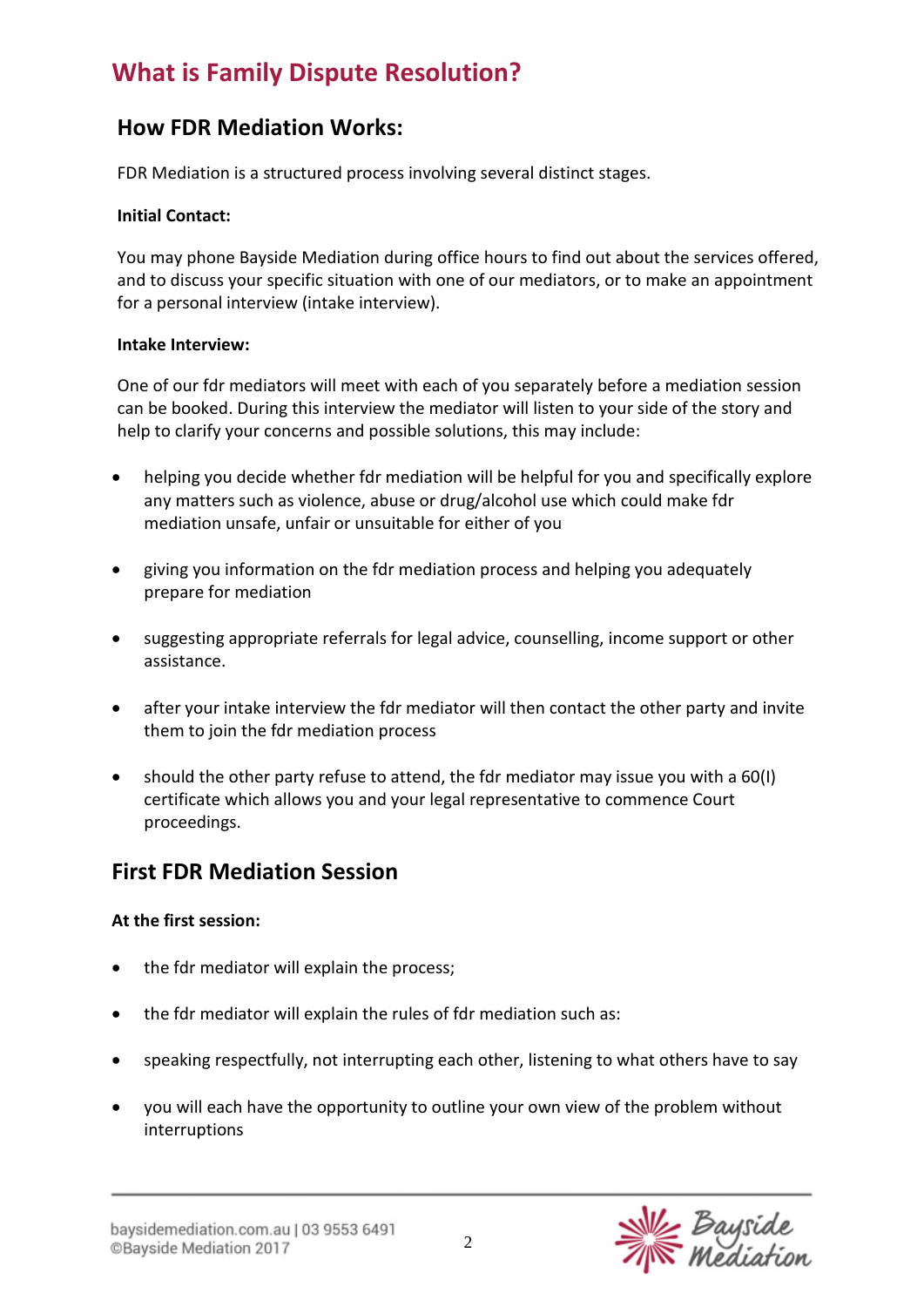- the fdr mediator will help you break down the problem into manageable issues and develop an agreed agenda
- the fdr mediator will encourage direct communication and negotiation
- the fdr mediator will encourage you to consider each other's point of view and help you explore options and check whether these options are workable or realistic
- the fdr mediator will help you work out an agreement which takes into account everybody's needs and concern
- the fdr mediator will work with you to produce a parenting plan or separation agreement
- when financial issues are involved, a joint financial statement and other data collection is prepared

#### **Subsequent FDR Mediation Sessions:**

Bayside Mediation offer sessions of up to four hours in duration and work to facilitate your dispute as quickly as possible, however it is not unusual for a mediated agreement to take more than one session to complete, especially if we are dealing with both children's matters and financial settlement; children's access and care are always dealt with first.

#### **Private Sessions during FDR Mediation:**

You may ask to confer individually with the mediator at any stage of the process. The fdr mediator may call a private session if the discussion gets 'stuck'. We often have breaks during a session and you or the mediator can call a break at any time. *It is your mediation*

#### **Parenting Plans:**

The family court recognises the legitimacy of a Parenting Plan negotiated between parents. Should the matter proceed to court an existing Parenting Plan will be used as the basis for any future orders. Equally, a Parenting Plan negotiated by a child's parents will take precedence over a pre-existing Court Orders in most instances and if the matter goes back to court.

#### **Agreements:**

Agreements reached in fdr mediation are not in themselves legally binding, yet over 85% of fdr mediated agreements are honoured by both parties. If required, agreements reached can be formalised into Court Orders through the Family Court or with the assistance of a solicitor. Equally if the parties are able to agree on how to divide their

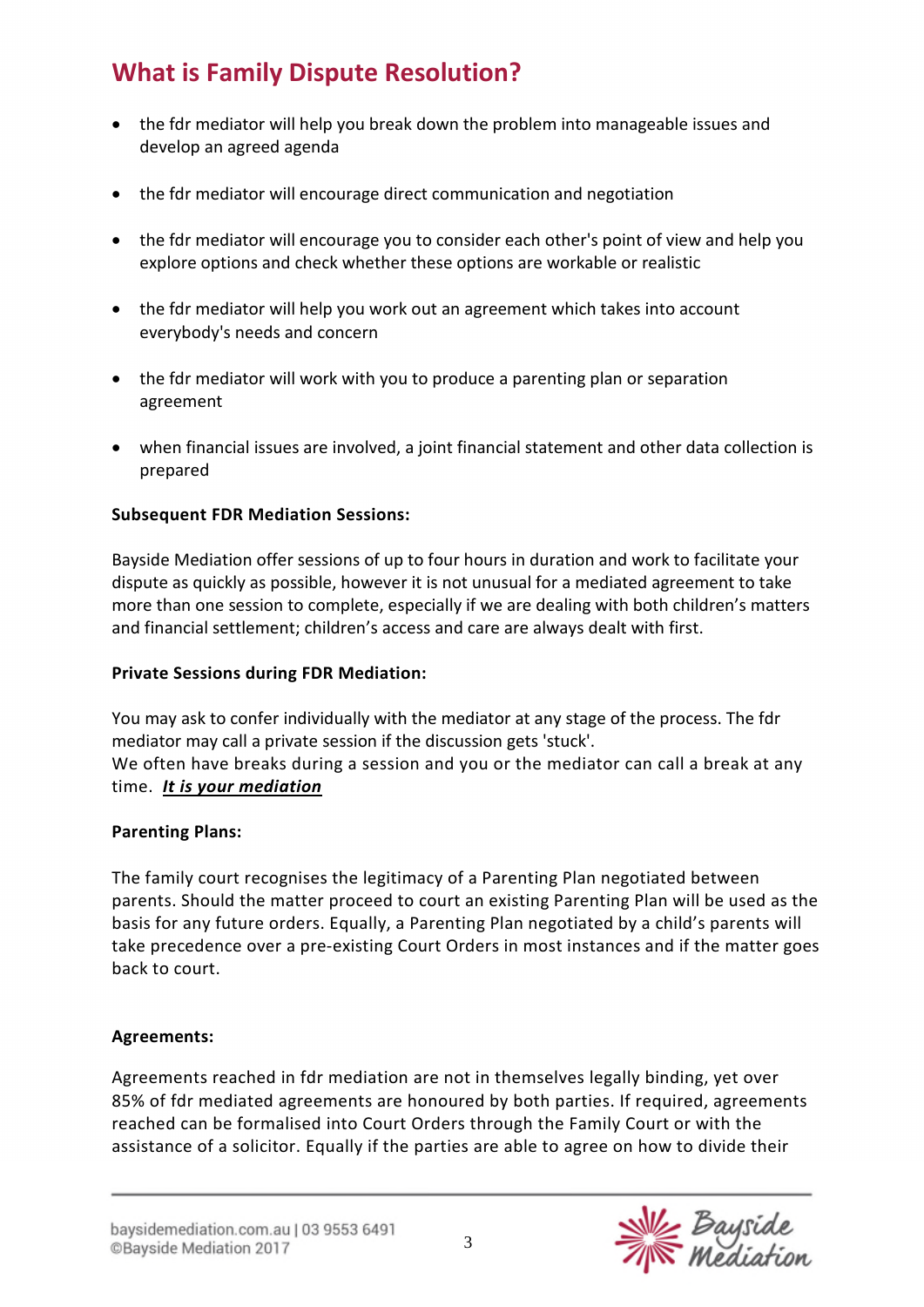property, the agreement can be formalised as a Financial Agreement or Consent Order. If either party then breaks the agreement, court proceedings can be instituted to enforce it.

#### **FDR Mediators are Professionally Qualified:**

FDR Mediators are required to be qualified in law, psychology, social work or a social science, and to have completed a Graduate Diploma in Family Dispute Resolution, be an accredited mediator and to have undergone specialist training and supervised experience in family mediation. They also have to meet legal requirements covering client confidentiality and professional conduct.

#### **60(I) Certificates**:

In the event that the parties cannot come to an agreement in relation to access arrangements it is the Family Dispute Resolutions Practitioner who issues the certificate 60(I) that allows the matter to proceed to the Family Court. There is a requirement to indicate why the certificate was issued, and this can be for a variety of reasons including if a party refuses to attend mediation or does attend and does not make a genuine effort to resolve the matter. In these instances, it is possible for a Judge to order the matter back to mediation or award costs to the party who did not act in good faith. In any event, mediation is a preferable option to litigation and should be approach with genuine intent.

#### **Cost of FDR Mediation:**

- 1) There are two types of Family Dispute Resolution Mediation Services, NGO's and Private Practitioners, the NGO's services charge a sliding scale depending on the client's income and these fees can range from \$0.00 to approximately \$300.00 per hour, Private fdr mediators generally charge a fixed hourly fee per client.
- 2) FDR Mediation is charged out to both clients, i.e. An amount per hour per client even when you are both present
- 3) Private Practitioner fees vary depending on the skill level and experience of the FDR Mediator,
- 4) FDR Mediators generally charge considerably less than Solicitors, even those Solicitors acting in the capacity of mediator and it is generally accepted that fdr mediation will cost clients many thousands of dollars less than engaging a Solicitor or going to Court.
- 5) Private FDR Mediation will generally conclude a matter within weeks whereas engaging a Not-For-Profit Organisation or Solicitors can mean a matter will take months and in some cases years to conclude.
- 6) There is also the emotional cost, years of fighting your former partner in court can take a heavy toll, not only on you but also your children.